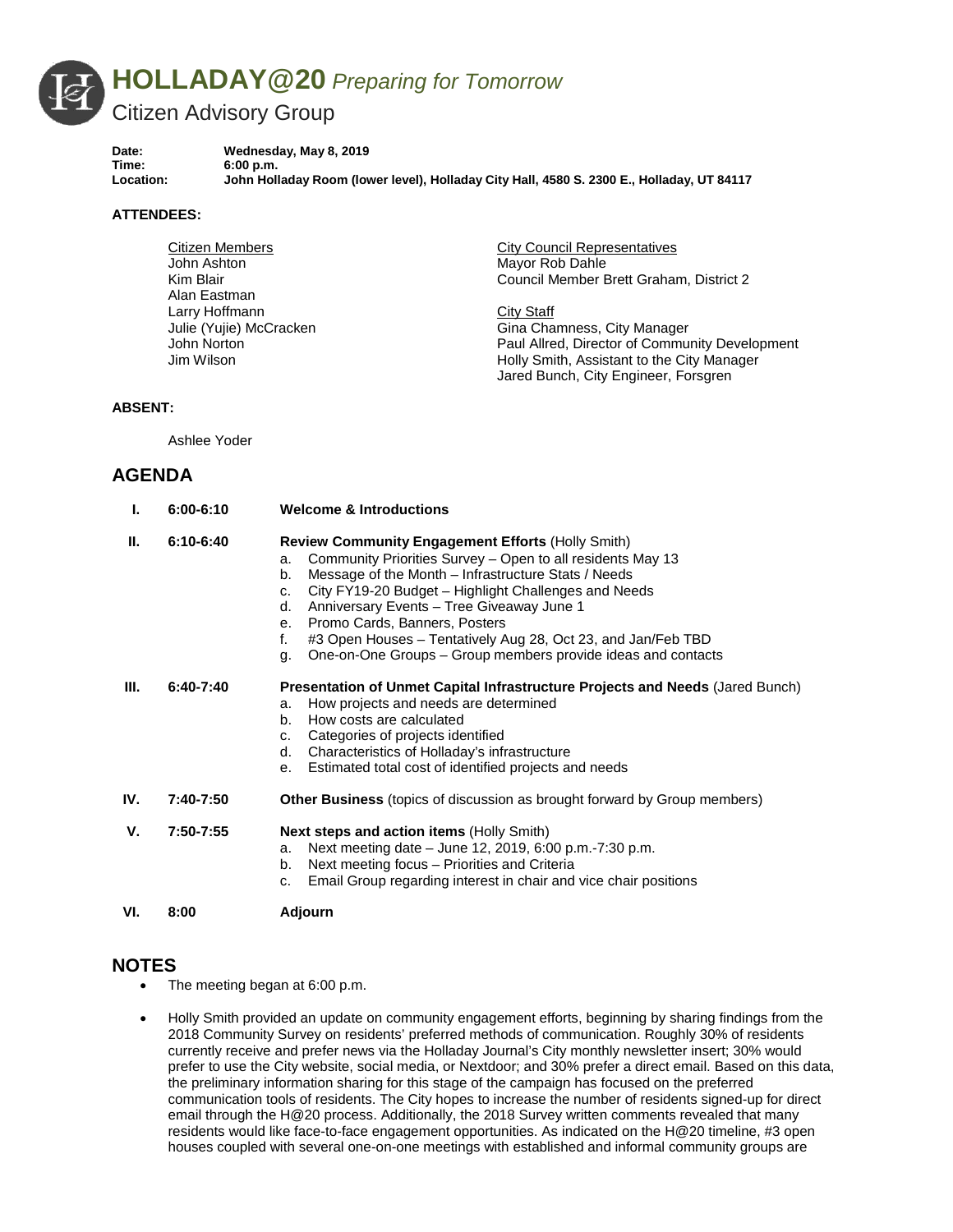planned to begin in early Fall 2019. By focusing on a combination of different engagement methods and tools, the City aims to connect with and receive feedback from a meaningful number of residents.

Holly queried the Group about ideas for the one-on-one meetings. She indicated that all of the City's committees are on the list. Members provided great suggestions, such as HOAs, the North Holladay Community Group, individuals with influence and activism roles, taxpayer association, editorial boards, churches, interfaith council, assisted living centers, AARP, neighborhood groups, school community councils, and others. Holly will compile a list and start to make contact to determine when the groups regularly meetings and if the City can schedule a H@20 presentation. Group members will received an email asking for any contacts they may have and additional ideas.

The Priorities survey responses have already reached the quantitative goal of 400 participants; the survey will be released to all residents after May 13 and results will be shared at the Group's June meeting. Holly also reported on the upcoming messages of the month, which will focus on the City's aged and unmet infrastructure needs and communicate the financial challenges and disparities as part of the fiscal year 2019-2020 budget. The upcoming June 1 Tree Giveaway will provide participating residents with promotion cards featuring the H@20 website. Banners and posters will soon go up around town, too.

- City Engineer Jared Bunch provided a presentation on the unmet capital infrastructure projects and needs of the City. Below are a few highlights:
	- o Nearly all of Holladay's entire infrastructure was in place when it incorporated in 1999. Holladay's original area of incorporation has grown through four annexations over the past 20 years. These additions brought limited revenue, more residents, and additional infrastructure, requiring investment and maintenance. Some of the City's planning tools were not updated with each annexation, so these documents and inventories require revisions to reflect the full community need.
	- o The H@20 process is the first time the City has compiled a comprehensive list of capital infrastructure projects and needs, and this list is dynamic.
	- o A number of resources have aided the City in identifying projects and needs including the General Plan, Storm Drain Master Plan, ongoing maintenance activities, compliance with State laws and code updates, citizen requests, inspections, emergencies and failures, and other needs identified by staff.
	- o Costs are determined by previous year costs, engineered cost estimates, and best educated guesses based on past experience and known factors.
	- o The following are the categories of projects and needs:
		- Storm Drain and Canals
			- Major challenges include unknown system connections, private property ownership of historical laterals and irrigation ditches, and lack of information on the state of repair.
			- Road, Bridges, Curb and Gutter, and Sidewalks
				- Most efficient use of taxpayer dollars is proactively taking care of infrastructure before conditions deteriorate. One dollar invested in road infrastructure now saves up to \$25 dollars in future reconstruction costs.
				- Holladay has 240 *lane miles* and the pavement condition varies: 21% (108 roads) have a rating between 86-100 (best); 23.7% (122 roads) with rating 71-85; 19.6% (101 roads) at 56-70; 18.9% (97 roads) at 41-55; and 16.7% (86 roads) at 26-40 (worst). Only 7% of the roads in Holladay are owned by other jurisdictions (like UDOT) or private.
				- Major and minor arterial roads are more heavily utilized in Holladay due to the community's curvilinear street network, providing limited east-west and northsouth continuous connections.
			- Parks, Trails, and Natural Resources
				- Preliminary study underway to determine if future off-street trails are feasible.
				- Public Works
					- MS4 permit has rigorous standards and addition of park facilities require more City resources.
				- Equipment and Maintenance Purchases
					- City working to establish a strategic vehicle use and replacement plan.
			- City Property
				- City Hall, Public Works Buildings, Holladay Fire Station, Holladay Village Plaza and other elements need improvements.
			- Misc. Capital Projects
				- Interest in pursuing alternative energy solutions, like solar cells on buildings.
				- Arts and Culture